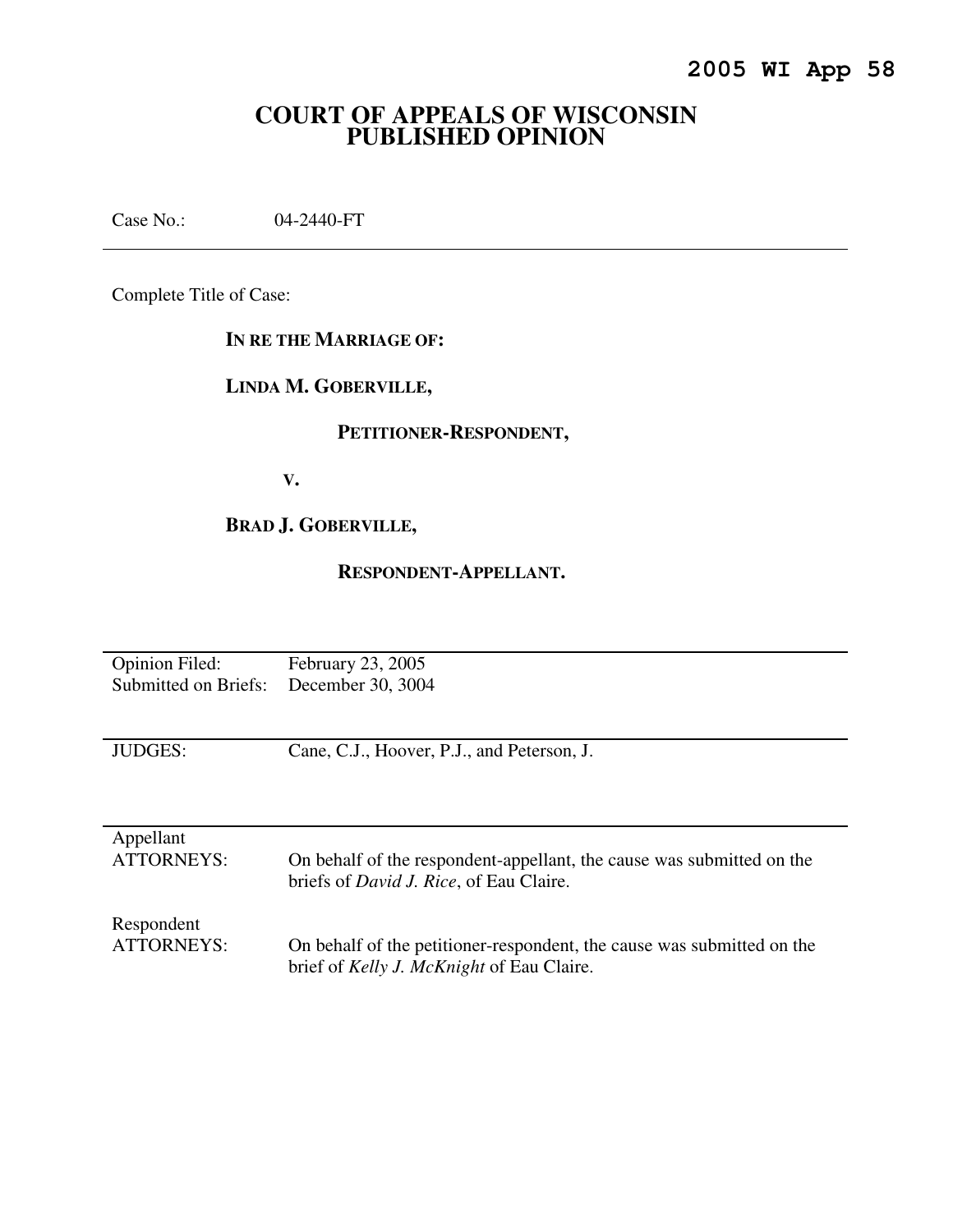# **2005 WI App 58**

# **COURT OF APPEALS DECISION DATED AND FILED**

#### **February 23, 2005**

**Cornelia G. Clark Clerk of Court of Appeals**

#### **NOTICE**

 **This opinion is subject to further editing. If published, the official version will appear in the bound volume of the Official Reports.** 

**A party may file with the Supreme Court a petition to review an adverse decision by the Court of Appeals.** *See* **WIS. STAT. § 808.10 and RULE 809.62.** 

# **Appeal No. 04-2440-FT Cir. Ct. No. 02-FA-397 STATE OF WISCONSIN IN COURT OF APPEALS**

# **DISTRICT**

**IN RE THE MARRIAGE OF:** 

**LINDA M. GOBERVILLE,** 

 **PETITIONER-RESPONDENT,** 

 **V.** 

**BRAD J. GOBERVILLE,** 

 **RESPONDENT-APPELLANT.** 

 APPEAL from a judgment of the circuit court for Eau Claire County: ERIC J. WAHL, Judge. *Reversed in part and cause remanded with directions*.

Before Cane, C.J., Hoover, P.J., and Peterson, J.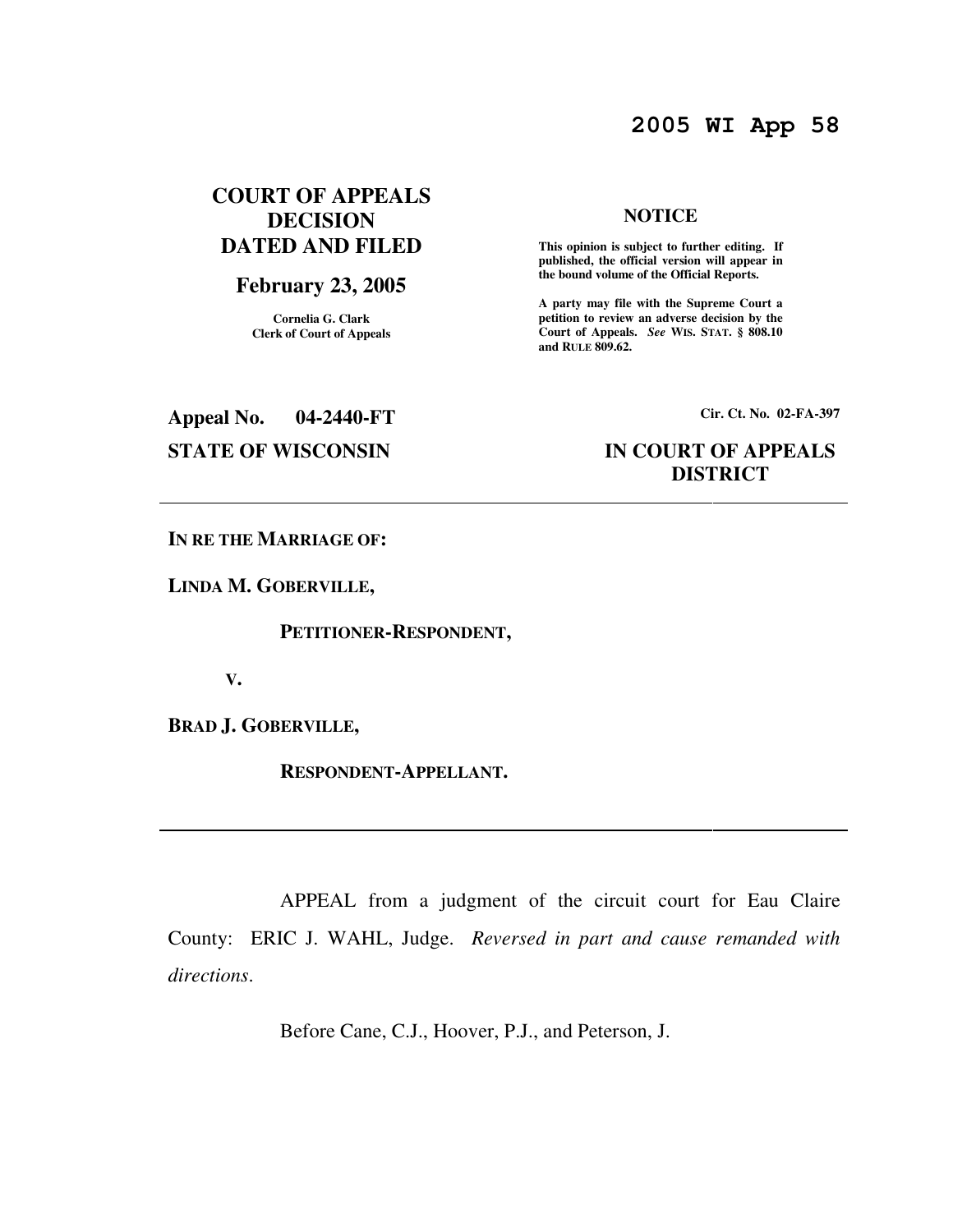¶1 CANE, C.J. Brad Goberville appeals that portion of a divorce judgment ordering a physical placement schedule.<sup>1</sup> Brad argues the trial court erroneously exercised its discretion by making no reference to the statutory factors set out in WIS. STAT. § 767.24(5) in its findings and by relying entirely on the guardian ad litem's recommendation. Because the record is insufficient to determine on what evidence the trial court relied and what process of reasoning it applied to the facts, we reverse the judgment in part and remand for further proceedings.

¶2 Linda and Brad Goberville were married in 1990 and have one child, Samuel, born in 1996. In August 2002, Linda petitioned for divorce. Because Linda and Brad did not initially agree on a placement schedule, a guardian ad litem was appointed to represent their son's best interest. On March 31, 2003, the guardian ad litem submitted a one and a half page preliminary report to the family court commissioner, recommending that Linda be granted sole legal custody and primary physical placement.<sup>2</sup> The guardian ad litem also proposed a temporary placement schedule under which Brad would have Samuel every other weekend and either one afternoon and an overnight or two afternoons a week during the school year. $3$  The guardian ad litem based his recommendations on two meetings

 $\overline{a}$ 

<sup>&</sup>lt;sup>1</sup> This is an expedited appeal under WIS. STAT. RULE 809.17. All references to the Wisconsin Statutes are to the 2003-04 version unless otherwise noted.

 $2$  The guardian ad litem explained that friction between Linda and Brad made him unwilling to recommend joint legal custody at that time. He added that he believed Linda had a better support system in the area and there would be less conflict if one party was the major decision maker.

<sup>&</sup>lt;sup>3</sup> All proposed placement schedules tended to equalize placement during the summer. Linda's and Brad's disagreement thus focused on physical placement during the school year.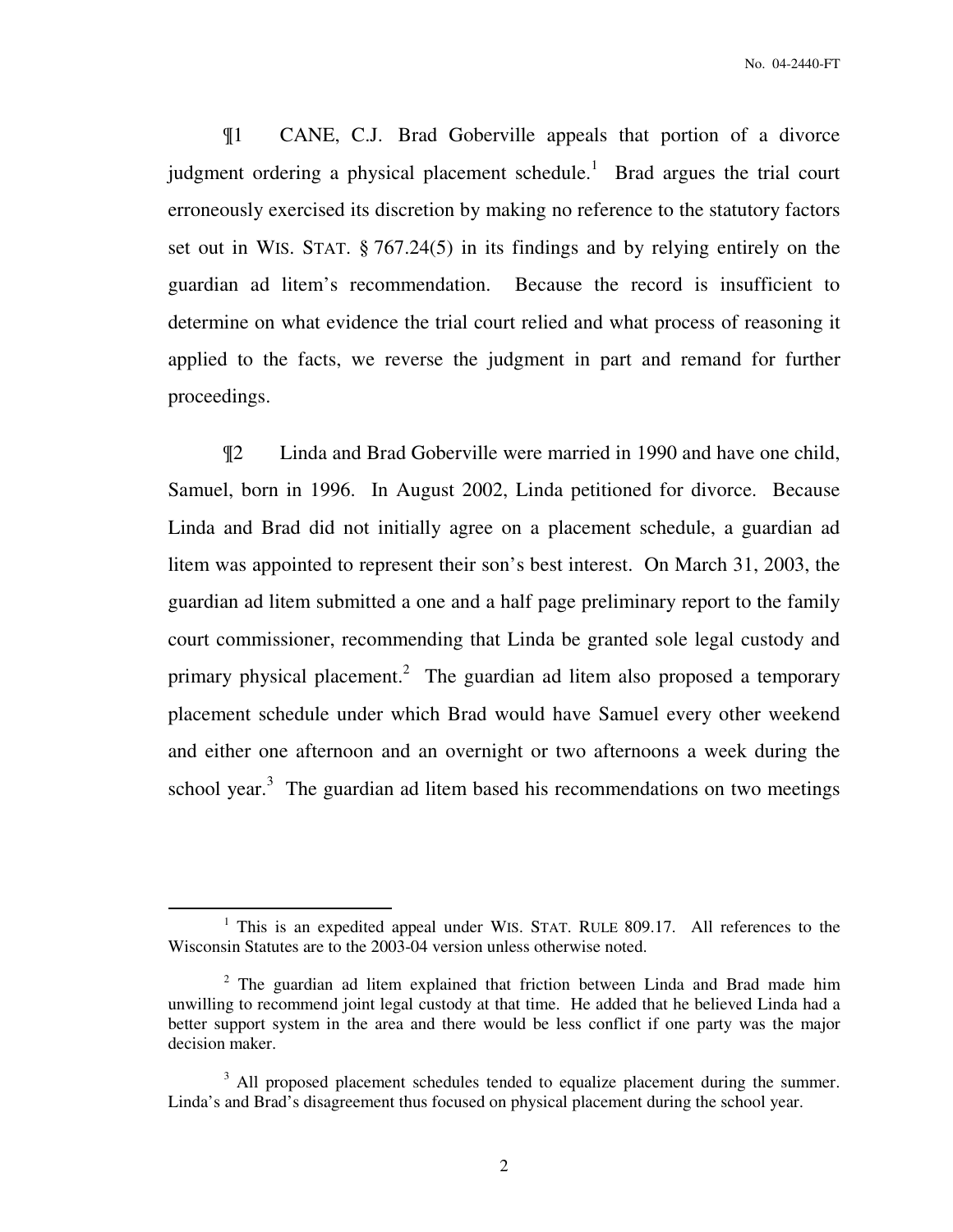with each parent;<sup>4</sup> he also talked to Samuel's kindergarten teacher and Linda's sister, Julie, who looked after Samuel when he came home from school.

¶3 After a temporary placement hearing, the family court commissioner awarded joint legal custody to Linda and Brad and ordered them to attend mediation. Rather than adopt the guardian ad litem's proposed placement schedule, the court commissioner awarded Brad placement every day from immediately after school until 6:30 p.m. and every other weekend. Linda and Brad completed mediation on May 29, 2003, and agreed to a parenting schedule for both the summer and school year. Under that plan, Samuel would spend alternate weekends and every Wednesday evening with his father during the school year.<sup>5</sup>

¶4 On February 16, 2004, Brad proposed an alternative placement schedule that would roughly equalize Samuel's time with him. Linda requested that the parties continue to follow the schedule set out in the mediation agreement. On February 26, the action for divorce was tried.

¶5 Only two witnesses, Linda and Brad, testified at the trial. Brad requested that the court hear two other witnesses who could speak about his bond with Samuel. The court asked the attorneys and the guardian ad litem whether there was any dispute that Brad was a good father. When they agreed that was not a question, the court determined Brad's proposed witnesses were not "going to add anything," and they did not testify. Once the testimony concluded, the guardian ad

 $\overline{a}$ 

<sup>&</sup>lt;sup>4</sup> The guardian ad litem met with each parent in his office and then visited Linda and Brad once at their respective homes. Samuel was present during the "in-home" interviews.

 $<sup>5</sup>$  It is unclear from the record exactly when this placement schedule went into effect,</sup> although it could not have been before early June of 2003.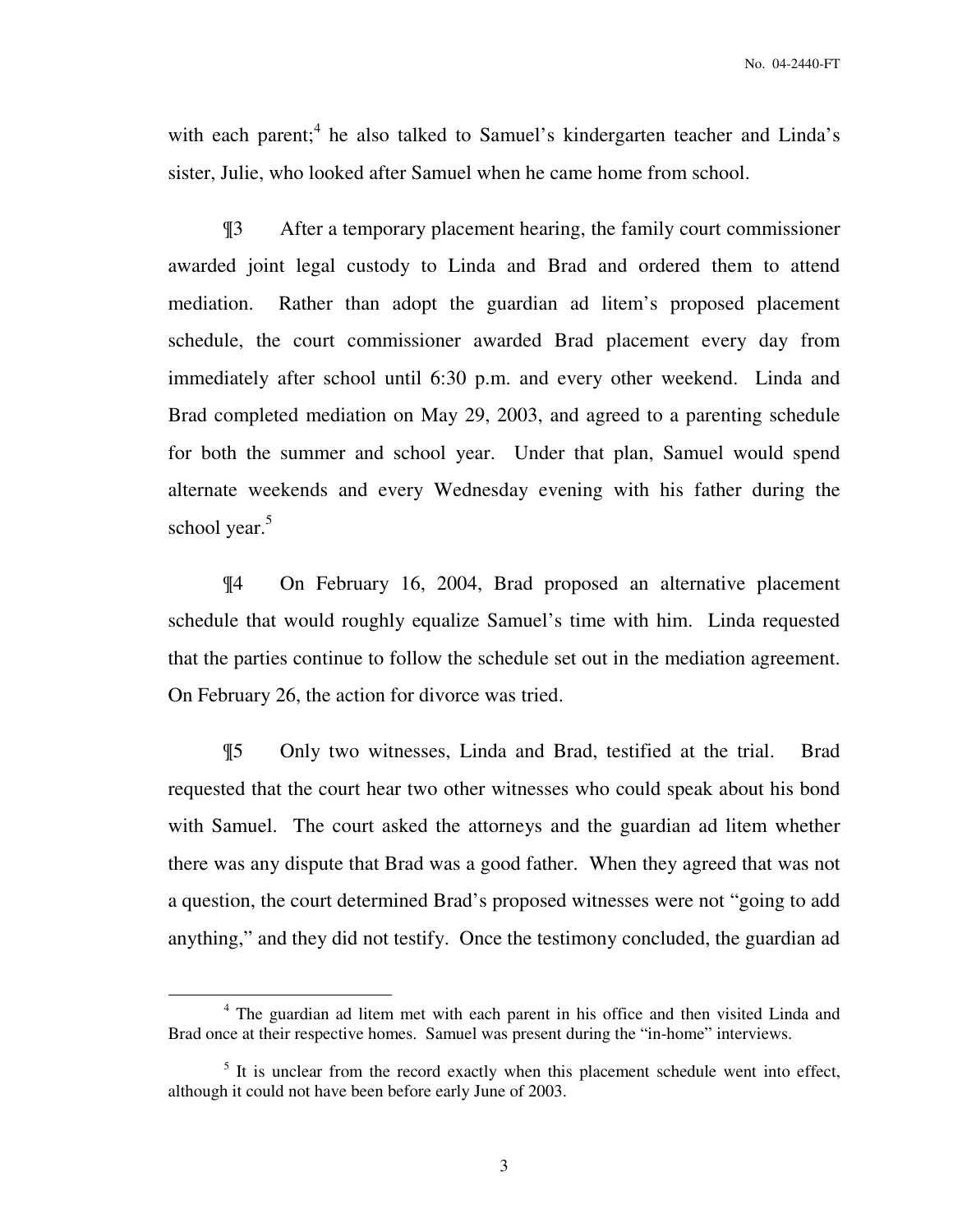litem told the court he had not filed a supplemental report, but rather had given his recommendations orally to Linda and Brad. He then proceeded to make a statement recommending the current schedule be maintained. The court agreed.

¶6 A trial court has "wide discretion in making physical placement decisions." *See Wiederholt v. Fischer*, 169 Wis. 2d 524, 530, 485 N.W.2d 442 (Ct. App 1992). What is in the child's best interests is a mixed question of law and fact. *Id.* at 530-31. The trial court's determinations on psychological factors are findings of fact and will not be set aside unless they are clearly erroneous. *Id.* Whether the trial court properly exercised its discretion is, however, a matter of law. *See Seep v. State Personnel Comm'n*, 140 Wis. 2d 32, 38, 409 N.W.2d 142 (Ct. App. 1987).

¶7 We will sustain discretionary acts as long as the trial court examined the relevant facts, applied a proper standard of law and, using a demonstrated rational process, reached a conclusion that a reasonable judge could reach. *State v. Gudenschwager*, 191 Wis. 2d 431, 440, 529 N.W.2d 225 (1995). For an exercise of discretion to be reasonable, the court need not exhaustively analyze each piece of evidence, but it must articulate its findings and reasoning. *See Hartung v. Hartung*, 102 Wis. 2d 58, 66, 306 N.W.2d 16 (1981). "Discretion" entails a process of reasoning that depends on facts in the record or reasonably derived by inference from the record. *Mullen v. Coolong*, 153 Wis. 2d 401, 406, 451 N.W.2d 412 (1990). The court of appeals may thus look to the record, if necessary, for reasons to support the court's exercise of discretion. *See Vier v. Vier*, 62 Wis. 2d 636, 639-40, 215 N.W.2d 432 (1974).

¶8 Brad argues the trial court erroneously exercised its discretion when setting a physical placement schedule because it did not refer to any of the WIS.

4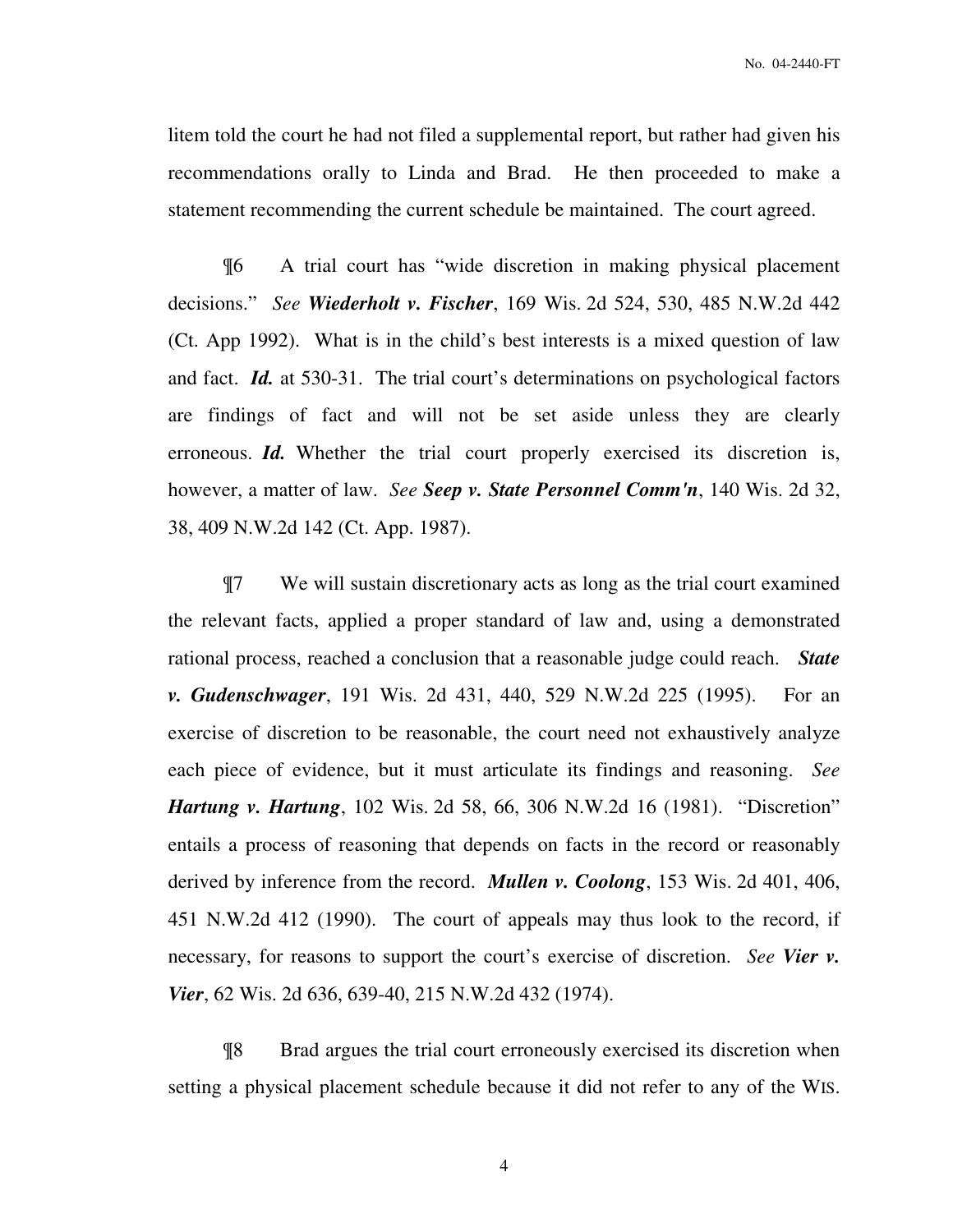STAT. § 767.24(5) factors in its statement.<sup>6</sup> He also argues that the court erred by basing its decision entirely on the guardian ad litem's recommendation. Although

 $\overline{a}$ 

 1. The wishes of the child's parent or parents, as shown by any stipulation between the parties, any proposed parenting plan or any legal custody or physical placement proposal submitted to the court at trial.

 2. The wishes of the child, which may be communicated by the child or through the child's guardian ad litem or other appropriate professional.

 3. The interaction and interrelationship of the child with his or her parent or parents, siblings, and any other person who may significantly affect the child's best interest.

 4. The amount and quality of time that each parent has spent with the child in the past, any necessary changes to the parents' custodial roles and any reasonable life-style changes that a parent proposes to make to be able to spend time with the child in the future.

 5. The child's adjustment to the home, school, religion and community.

 6. The age of the child and the child's developmental and educational needs at different ages.

 7. Whether the mental or physical health of a party, minor child or other person living in a proposed custodial household negatively affects the child's intellectual, physical, or emotional well-being.

 8. The need for regularly occurring and meaningful periods of physical placement to provide predictability and stability for the child.

9. The availability of public or private child care services.

 10. The cooperation and communication between the parties and whether either party unreasonably refuses to cooperate or communicate with the other party.

<sup>&</sup>lt;sup>6</sup> The written judgment and order includes no findings of fact specific to placement and provides no explanation of the court's reasoning; thus, we consider only the trial court's oral statement of its decision. Under WIS. STAT. § 767.24(5), the court "shall" consider the following factors to the extent they are relevant: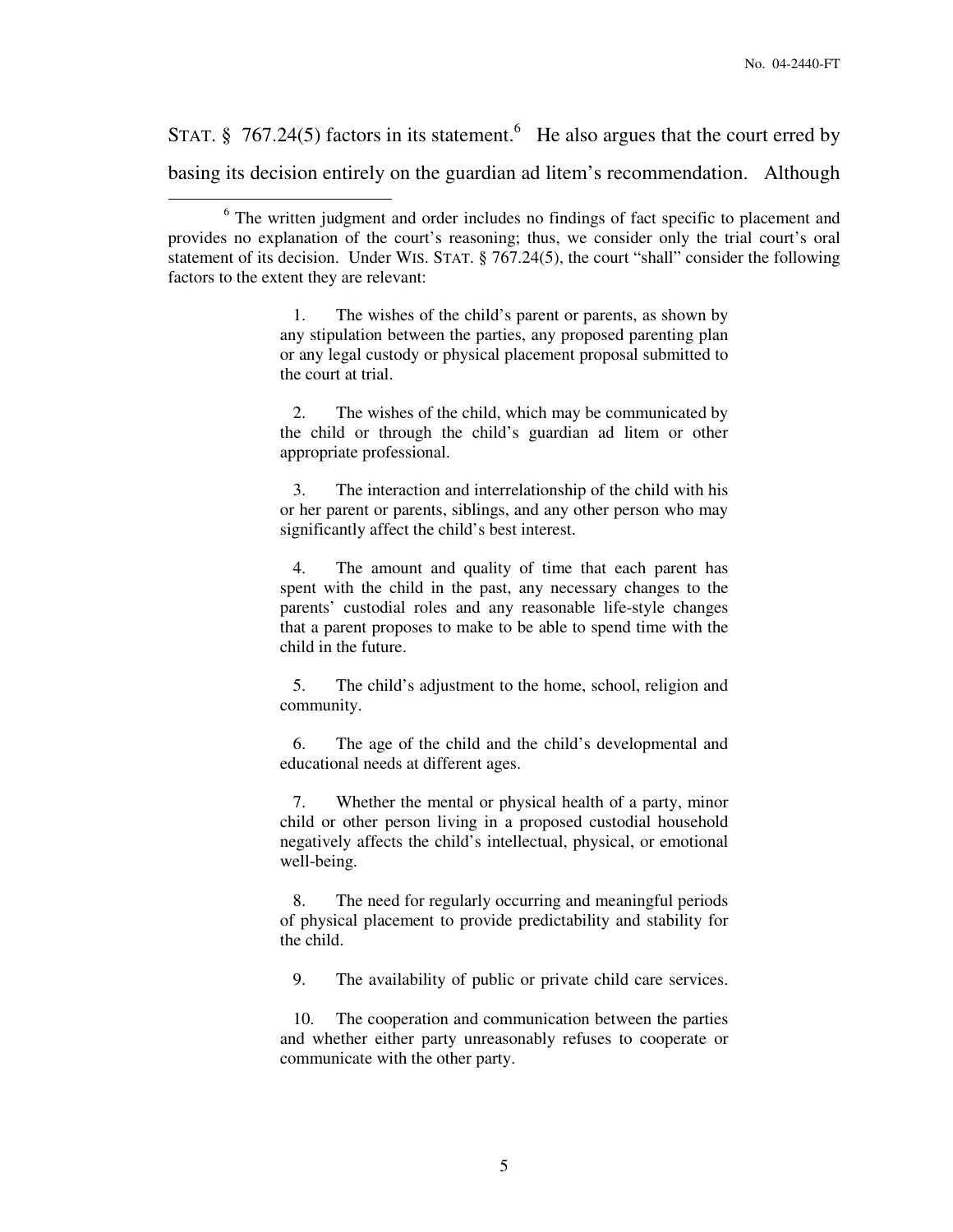Brad presents these claims as alternative arguments, they are really two aspects of the same claim, that the trial court did not articulate its findings and reasoning and the record is insufficient to demonstrate that its decision was the result of discretion.

¶9 Although Brad argues that the trial court refers to no statutory factors, Linda counters that the court's statement contains at least indirect references to Samuel's age, WIS. STAT. § 767.24(5)(am)6.; the effect a change would have on him, § 767.24(5)(am)3.; and the guardian ad litem's report, § 767.24(5)(am)15. Linda further claims that the trial court's concern with minimizing change indicates it was considering "predictability and stability," pursuant to  $\S$  767.24(5)(am)8.

¶10 Linda might be correct that the trial court's comments imply a recognition of some statutory factors; but without any explicit findings, we cannot

 $\overline{a}$ 

 12. Whether there is evidence that a party engaged in abuse, as defined in s.  $813.122(1)(a)$ , of the child, as defined in s. 48.02(2).

 13. Whether there is evidence of interspousal battery as described under s. 940.19 or 940.20(1m) or domestic abuse as defined in s. 813.12(1)(am).

 14. Whether either party has or had a significant problem with alcohol or drug abuse.

 15. The reports of appropriate professionals if admitted into evidence.

 16. Such other factors as the court may in each individual case determine to be relevant.

 <sup>11.</sup> Whether each party can support the other party's relationship with the child, including encouraging and facilitating frequent and continuing contact with the child, or whether one party is likely to unreasonably interfere with the child's continuing relationship with the other party.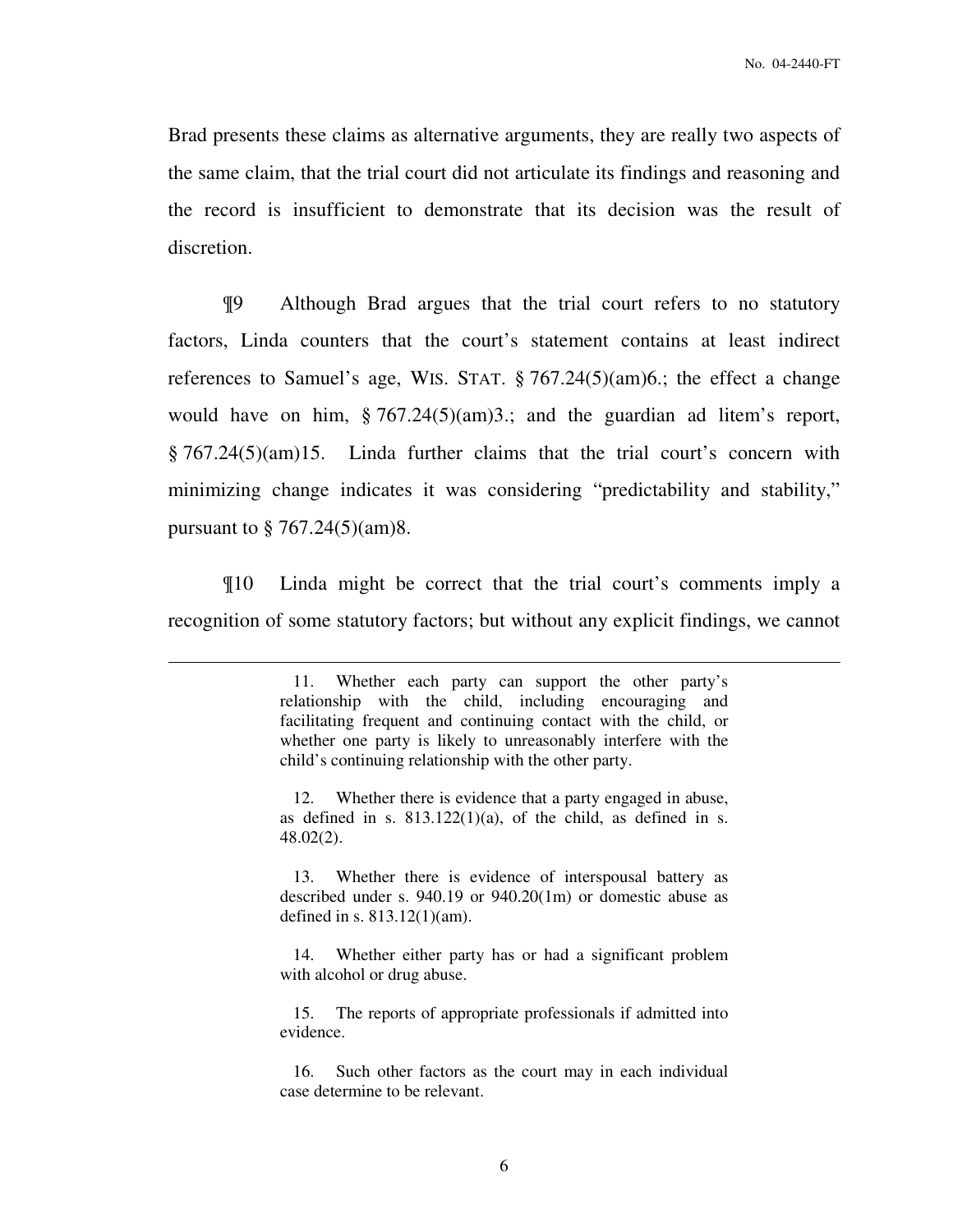be certain which factors the court considered relevant or why. Given the facts in this case, Samuel's wishes, his developmental needs, and the willingness of each parent to support the other's relationship with Samuel would seem to be relevant factors. Yet nothing in the court's statement indicates they were considered.<sup>7</sup> Nor was the testimonial evidence offered at trial sufficient to support a reasoned consideration of many of the relevant factors. Linda was not asked any questions about her son, his adjustment, or his needs, except whether he was "in good health." The only testimony about those issues came from Brad, who claimed the current placement schedule was too hectic for his son, that Samuel was not himself, and that he seemed run down.

¶11 Given this absence of references to the statutory factors, Brad argues that the trial court's placement decision must have depended entirely on the guardian ad litem's recommendation. It is within the trial court's discretion to adopt the recommendation of a guardian ad litem. However, the role of the guardian ad litem is not to direct the trial court's judgment, but to act as an advocate in the child's best interests. *See* WIS. STAT. § 767.045(4). The question is whether the court adopted the guardian ad litem's recommendation because of an exercise of discretion or effectively substituted the guardian ad litem's judgment for its own. To answer that question, we must look to the statements of the trial court and the guardian ad litem.

 $\overline{a}$ 

7

 $<sup>7</sup>$  Because there was no evidence that anyone asked Samuel, who was seven at the time of</sup> the divorce, how he felt about the physical placement schedule, the court could not have considered that factor. The guardian ad litem's preliminary report and oral statement supported Brad's testimony that his son was shy and had been receiving speech therapy, two facts which might indicate special developmental needs. However, the court did not make any particular finding that would indicate this relevant factor was considered. There was evidence, in the form of a prior restraining order, that Linda and Brad had a tense relationship during the early months of their separation. But the trial court did not explicitly consider Brad's and Linda's willingness to support each other, and little evidence about whether they were supporting each other's parenting efforts at the time of the divorce appears in the record.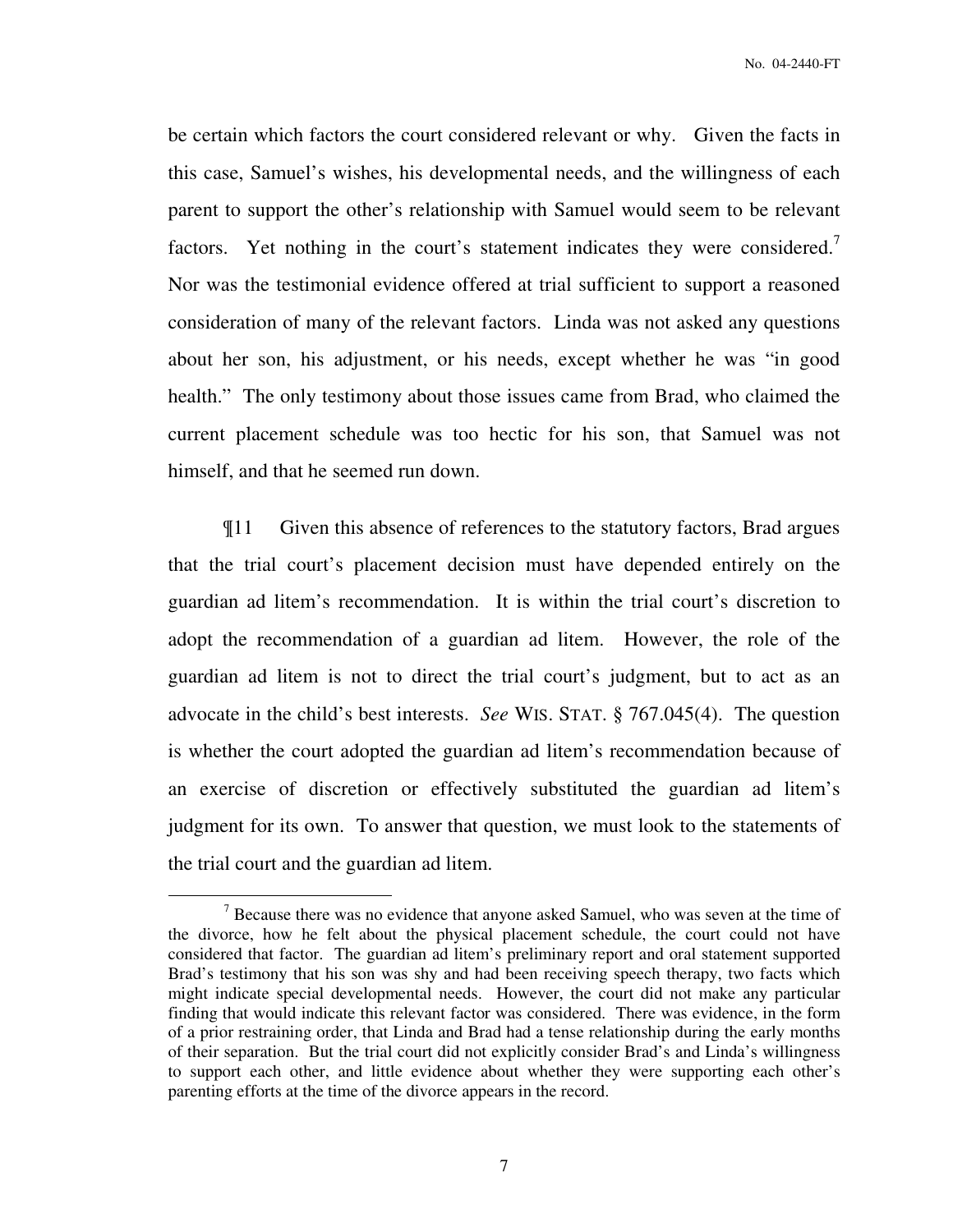¶12 The trial court began by expressing faith in the reports of guardians ad litem. "The lawyers know … it takes an awful lot to persuade me that the guardian ad litem is wrong …. The attorneys that do this in Eau Claire do it very seriously … make every effort to be accurate in their reports to the court so I don't need more testimony." As this court has said, however, the guardian ad litem is an advocate for the child's best interest, not a fact-finder or a consultant for the court. *See. e.g., Hollister v. Hollister*, 173 Wis. 2d 413, 419, 496 N.W.2d 642 (Ct. App. 1992). A trial court may decide, in individual cases, to weigh the guardian's recommendation more heavily than the other statutory factors. But it cannot rewrite the statute to create a fixed hierarchy of factors. Such a hierarchy would, among other things, shift the burden of proof to the party wishing to change a temporary placement schedule.

¶13 The trial court's statement suggests the court's decision was largely based on its belief the current placement schedule was working. The court stated it would not order a switch to equal time "just because Mr. Goberville would like that or that he thinks it is in his best interest." The court concluded: "just automatically going from a schedule that has been working to one of total fiftyfifty I don't think would be a good idea at this time."

¶14 A trial court might find a reasonable basis for such a belief and decision in a guardian ad litem's written report. In this case, however, the written report, which was filed in March, contains information only about interviews that had taken place the previous winter, before the temporary placement schedule had begun. It is thus difficult to see how it could serve as the basis for any conclusions about the success or failure of that schedule.

8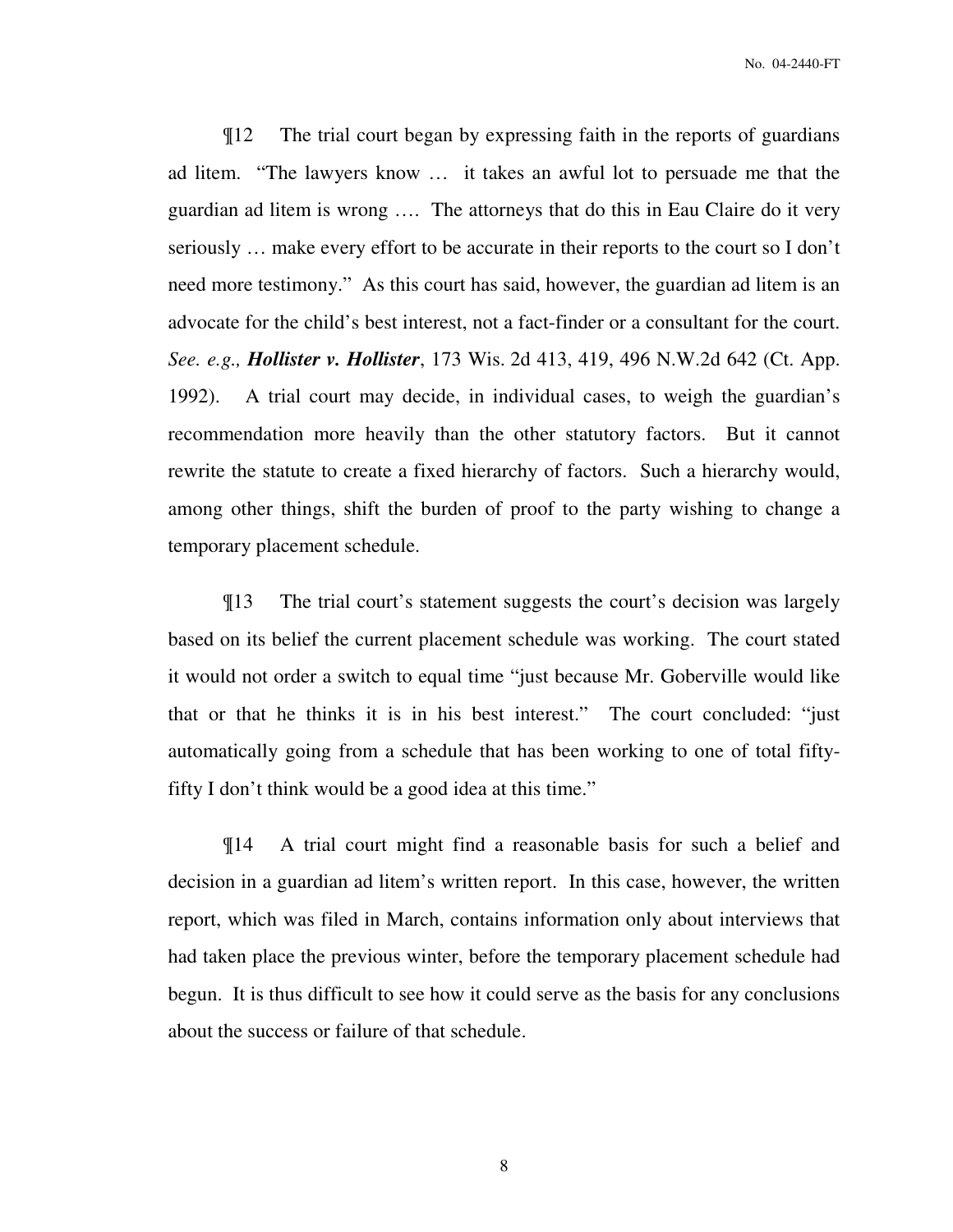¶15 A trial court might also find a reasonable basis for supporting the guardian ad litem's recommendation in the guardian ad litem's oral statement at trial. Here, however, the guardian ad litem submitted no supplementary report explaining his recommendation. There is no evidence the guardian ad litem interviewed Linda or Samuel in the months after the temporary placement schedule had been put in place. The only evidence on this point is Brad's testimony that the guardian ad litem had not interviewed him since December of 2002. The guardian ad litem's statement suggests he may have discussed Samuel with his teacher—"[t]alking to Ms. Clark, his teacher, the schedule is—he's comfortable with it"—but provides no basis for any independent judgment of his conclusions. Most of the statement is couched in terms of general beliefs such as "I think young children need to know where they are going to stay" and "there needs to be a routine getting them off to school." To the extent the guardian ad litem's statement refers, as it does in these instances, to facts that are not in evidence, the trial court cannot rely on it. *See. e.g., id.* at 420-21.

¶16 The guardian ad litem did refer to several specific facts that emerged during his cross-examination of Brad. He noted that Brad missed a scheduled parent teacher conference and has communicated with Samuel's teacher only by notes. He also noted that Brad did not go to Linda's house to pick up Samuel. Beyond those two facts, it is impossible to know what information the guardian ad litem relied on to conclude the current schedule should be maintained. It is equally impossible to determine whether that recommendation was based on relevant statutory factors. The guardian ad litem's statement thus tells us nothing about the trial court's reasons for adopting the temporary schedule as the permanent one.